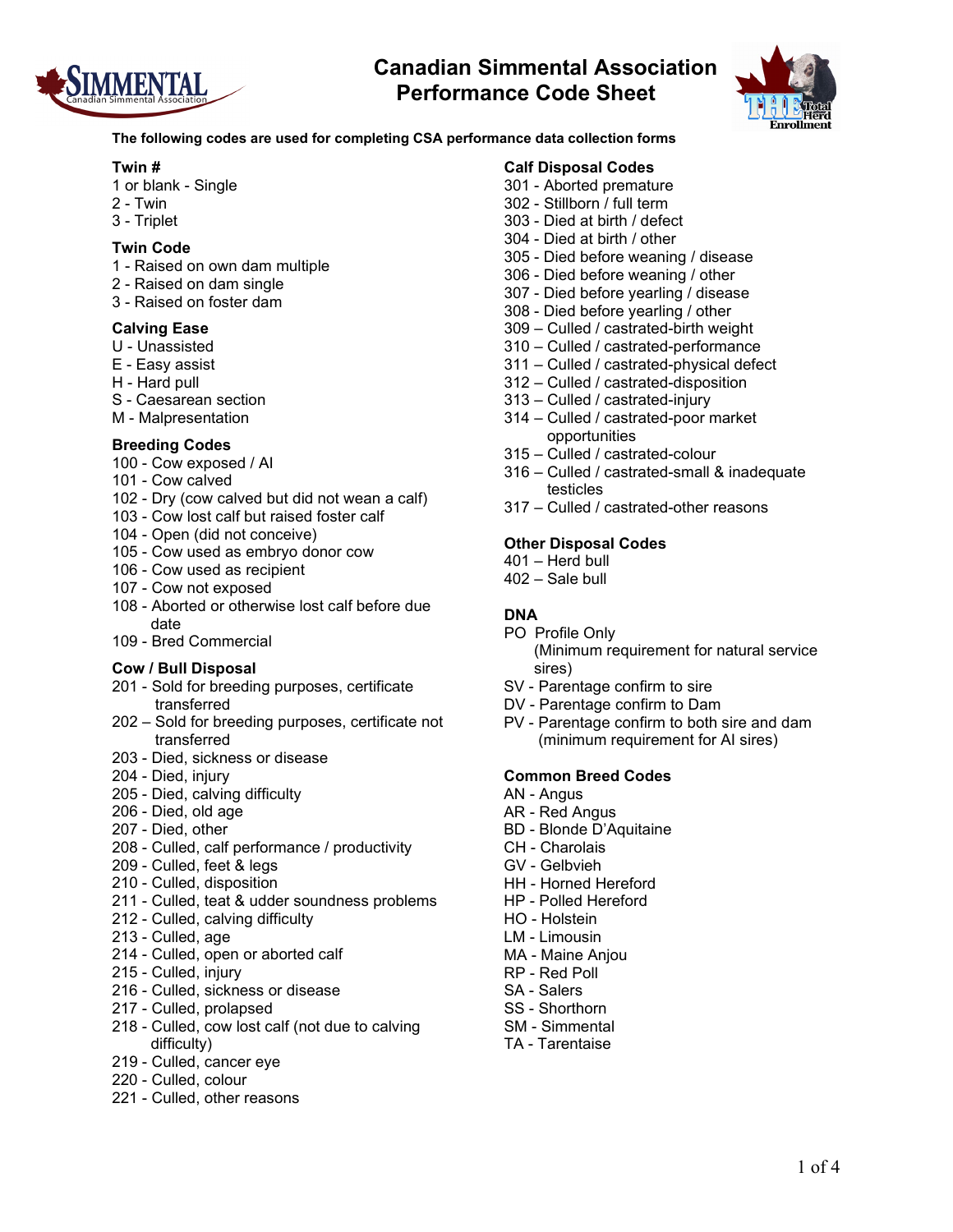



## **Body Condition Scores (BCS)**

Thin

1 - Severely emaciated; starving and weak; no palpable fat detectable over back, hips or ribs; tailhead and individual ribs prominently visible; all skeletal structures are visible and sharp to the touch; animals are usually disease stricken. Under normal production systems, cattle in this condition score are rare. 1.5 - Emaciated; similar to BCS 1, but not weakened; little visible muscle tissue; tailhead and ribs less prominent.

2 - Very thin; no fat over ribs or in brisket; backbone easily visible, slight increase in muscling over BCS 1.5.

**Borderline** 

2.5 - Borderline; individual ribs noticeable but overall fat cover is lacking; increased musculature through shoulders and hindquarters; hips and backbone slightly rounded versus sharp appearance of BCS 2. **Optimum** 

 $3$  - Moderate; increased fat cover over ribs, generally only the 12<sup>th</sup> and 13<sup>th</sup> ribs are individually distinguishable; tailhead full but not rounded

3.5 - Good; back, ribs, and tailhead slightly rounded and spongy when palpated; slight fat deposition in brisket.

Fat

4 - Fat; cow appears fleshy and carries fat over back, tailhead and brisket; ribs are not visible; area of vulva and external rectum contain moderate fat deposits; may have slight fat in udder

4.5 - Very fat; squared appearance due to excess fat over back, tailhead and hindquarters; extreme fat deposition in brisket and throughout ribs; excessive fat around vulva and rectum and within udder; mobility may be restricted.

5 - Obese; similar to BCS 8 but to a greater degree; majority of fat deposited in udder limits effective lactation. Under normal production systems cattle in this condition score are rare.

## **Calf Vigour Scores**

As part of a research project to look at calf vigour/mothering ability, reporting of calf vigour scores is now an option available to interested breeders. Vigour scores are assigned within calving ease groups.

- 0 unobserved
- 1 extremely aggressive standing and sucking behaviour
- 2 somewhat aggressive standing and sucking behaviour (normal)
- 3 clearly not aggressive, delayed standing and sucking behaviour
- 4 required assistance to nurse
- 5 was hand-fed (tube, bottle, etc.)

Thus a potential calving ease / calf vigour score would look like.

U 2 – calf was unassisted, but exhibited normal, somewhat aggressive behaviour for standing and suckling when compared to other unassisted calves.

H 1 – calf required a hard pull, but exhibited extremely aggressive behaviour for standing and sucking.

Calf vigour scores should be recorded within 1 hour of birth where possible and can be reported with the calving ease score on your forms.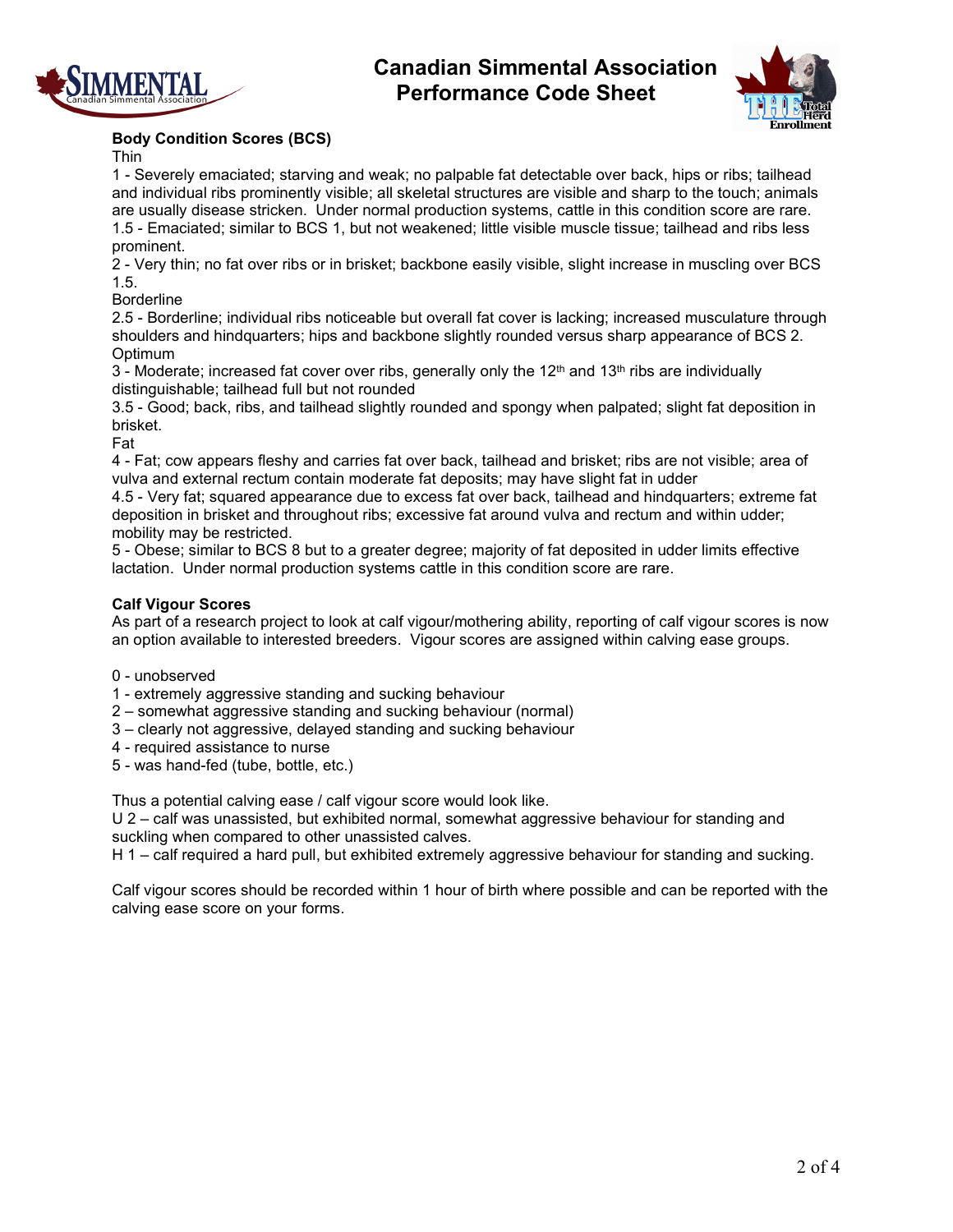

The udder score is thus a 2-digit code, with the first digit representing the teat size and the second digit representing the udder suspension. Udders should be scored within 24 hours of calving (at the same time birth weights are taken). Although the scoring system is subjective, it does serve to objectively describe differences in udder quality and thus can be useful in genetic evaluation. Any combination of scores is possible. Udders should be scored on the weakest quarter.

Scoring is relatively simple. Just remember the scale is from 0 to 5, with 3 being in the middle. This scoring system was derived from the Holstein scoring system.